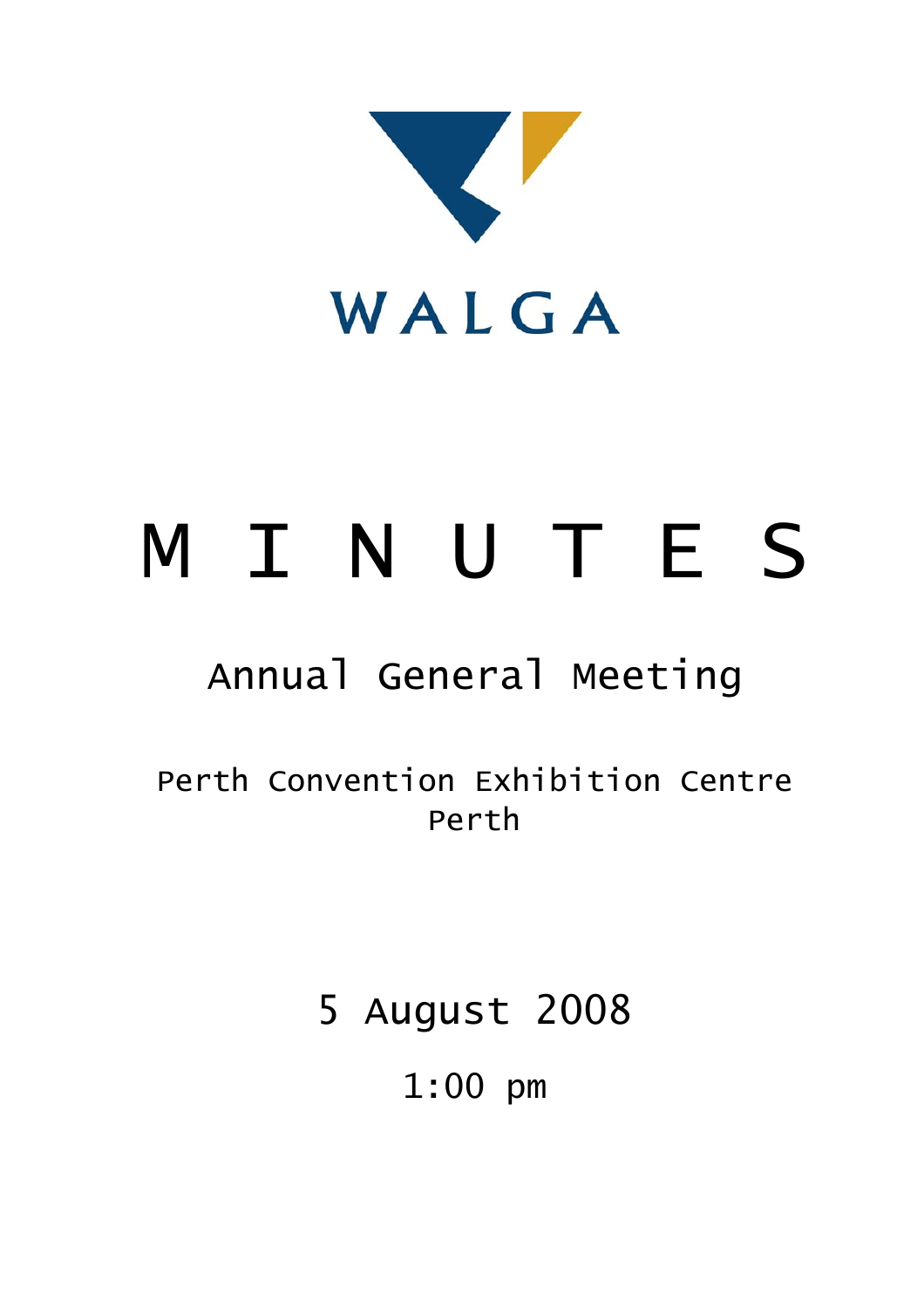

## **Strategic Plan (2005 – 2010)**

| <b>Vision for Local</b><br>Government                                                           | Local Governments in Western Australia will be built on good governance,<br>autonomy, local leadership, democracy, community engagement and diversity.<br>Local Governments will also have the capacity to provide economically,<br>socially and environmentally sustainable services and infrastructure that meet<br>the needs of their communities.                                                                                                                                                                                                                                                                                                                                                                                                                                                                                                                                                                                                                             |  |  |
|-------------------------------------------------------------------------------------------------|-----------------------------------------------------------------------------------------------------------------------------------------------------------------------------------------------------------------------------------------------------------------------------------------------------------------------------------------------------------------------------------------------------------------------------------------------------------------------------------------------------------------------------------------------------------------------------------------------------------------------------------------------------------------------------------------------------------------------------------------------------------------------------------------------------------------------------------------------------------------------------------------------------------------------------------------------------------------------------------|--|--|
| <b>Our Vision</b>                                                                               | We will be powerful and influential in representing, supporting and leading<br><b>Local Government.</b>                                                                                                                                                                                                                                                                                                                                                                                                                                                                                                                                                                                                                                                                                                                                                                                                                                                                           |  |  |
| <b>Our Mission</b>                                                                              | We exist to serve our members by:<br><b>Providing strong representation for Local Government</b><br>➤<br><b>Providing effective leadership for Local Government</b><br>➤<br><b>Enhancing the capacity of Local Government</b><br>$\blacktriangleright$<br>$\blacktriangleright$<br><b>Building a positive public profile for Local Government</b>                                                                                                                                                                                                                                                                                                                                                                                                                                                                                                                                                                                                                                 |  |  |
| <b>Key Result</b><br>Areas,<br><b>Objectives and</b><br><b>Performance</b><br><b>Indicators</b> | <b>Strong Representation</b><br>Effectively engage our Members<br>≻<br><b>Effectively influence Government policy</b><br>$\blacktriangleright$<br>$\blacktriangleright$<br>Enhance working relationships with State and Federal Governments<br>$\blacktriangleright$<br>Improve the effectiveness of the Association's representational structure<br><b>Effective Leadership</b><br>Effectively engage our Members<br>➤<br><b>Effectively influence Government policy</b><br>$\blacktriangleright$<br>$\blacktriangleright$<br>Enhance working relationships with State and Federal Governments<br>$\blacktriangleright$<br>Improve the effectiveness of the Association's representational structure<br><b>Positive Profile</b><br>Identify and evaluate emerging issues, trends and responses<br>➤<br>$\blacktriangleright$<br>Unify membership to achieve the options best suited to Local Government's<br>interests<br>➤<br>Model an effective governance structure for WALGA |  |  |
|                                                                                                 | <b>Enhancing Capacity</b><br>Improve the public image of Local Government<br>➤<br>Promote the profile of the Association<br>$\blacktriangleright$<br>Promote Local Government as an employer of choice<br>$\blacktriangleright$<br>⋗<br>Foster effective networks<br>Increase autonomy of Local Government<br>$\blacktriangleright$<br>$\blacktriangleright$<br>Increase funding to Local Government<br>Improve Local Government's access to quality staff<br>$\blacktriangleright$<br>$\blacktriangleright$<br>Provide benefits to Local Governments<br>$\blacktriangleright$<br>Enhance the capacity of the Association<br>$\blacktriangleright$<br>Improve the corporate governance of Local Government<br>$\blacktriangleright$<br>Provide Local Governments with access to contemporary information and<br>advice                                                                                                                                                            |  |  |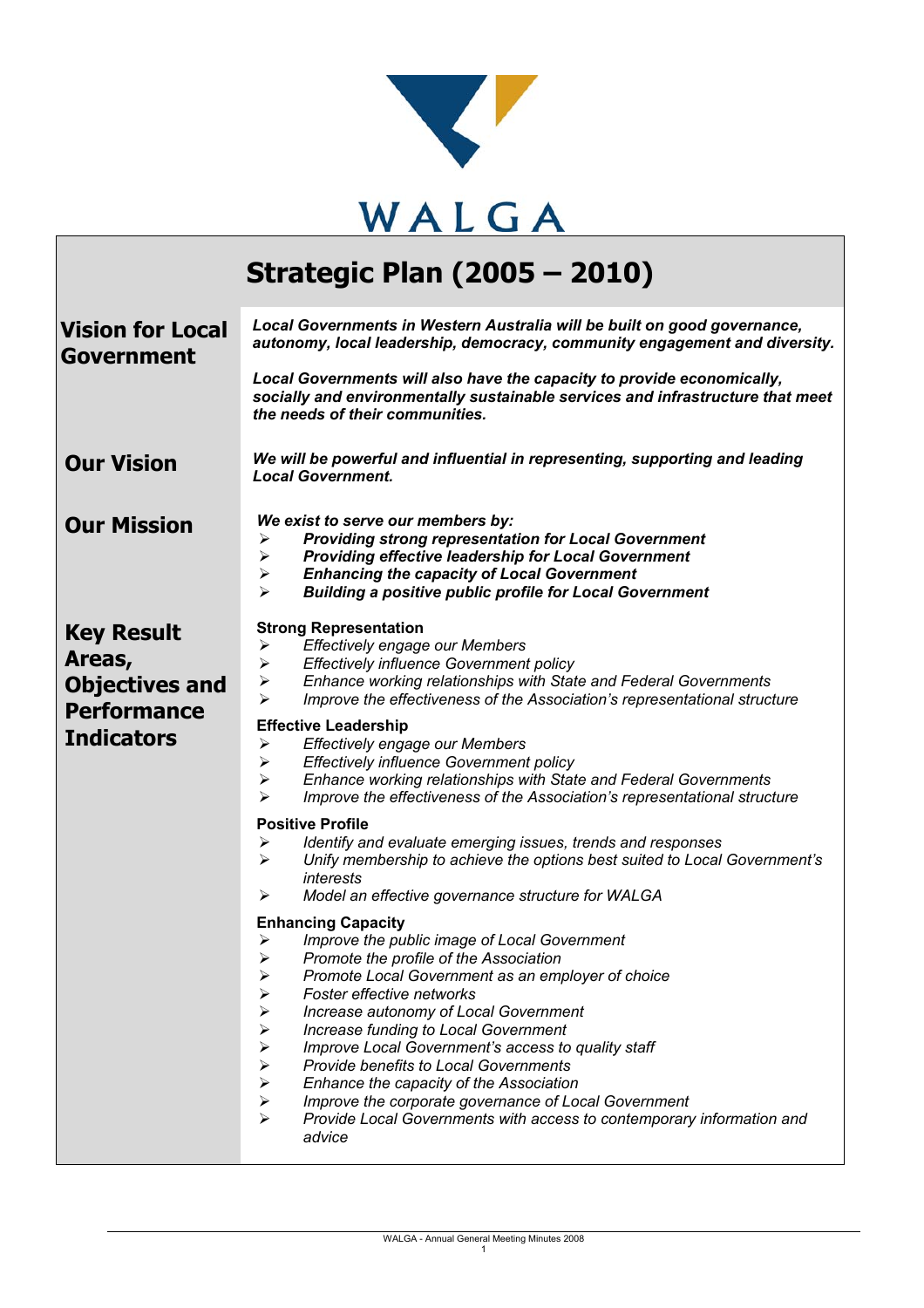

## ANNUAL GENERAL MEETING

#### **1. Attendance, Apologies and Announcements**

#### Apologies

- Mayor Lou Magro City of Bayswater
- Cr Ian McCelland City of Bayswater
- Mayor Paddi Creevey City of Mandurah
- Cr Frank Cvitan City of Wanneroo
- Mayor Ron Yuryevich City of Kalgoorlie Boulder
- President Stephen Tonkin Shire of Menzies
- Mayor Tina Klein City of Bassendean
- Cr Norm Trenfield Shire of Meekatharra
- Cr Clive Robartson City of Melville
- Ray Finlayson AM Life Member

#### Announcements:

• Nil

#### **2. Adoption of Meeting Standing Orders**

The Annual General Meeting (AGM) Standing Orders were contained within the Agenda.

#### **RESOLUTION: (Cr Henry Zelones / Cr Elizabeth Taylor) CARRIED**

That the Annual General Meeting (AGM) Standing Orders be adopted with the addition of the words "or by electronic key pad" to clause 26 of the AGM Meeting Standing Orders.

#### **3. Confirmation of Minutes**

Minutes of the 2007 WALGA Annual General Meeting were contained within the Agenda.

#### **RESOLUTION: (Cr Henry Zelones / Cr Graeme Campbell) CARRIED**

That the Minutes of the 2007 Annual General Meeting be confirmed as a true and correct record of proceedings.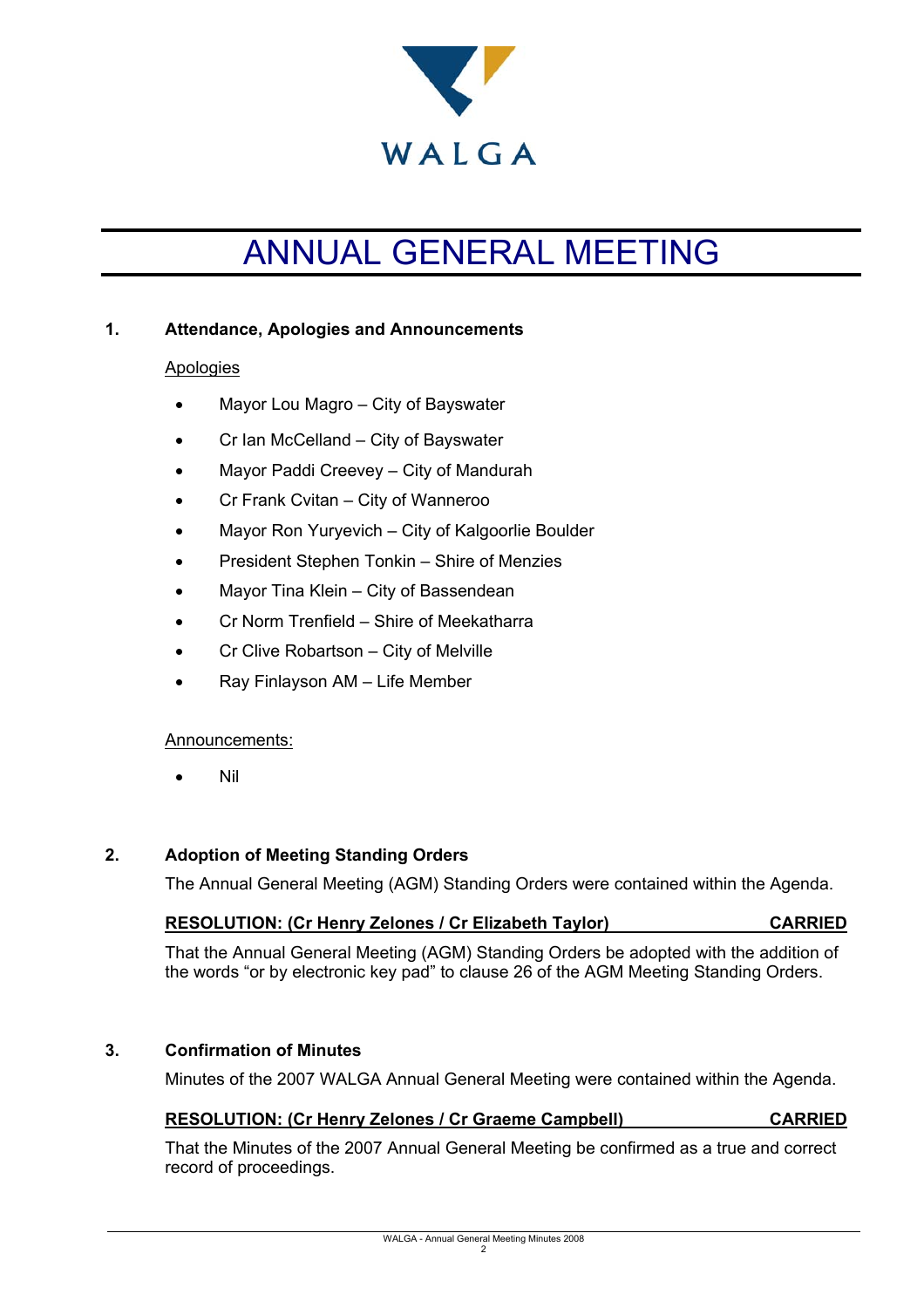#### **4. Adoption of President's Annual Report**

The President's Annual Report for 2007/2008 was contained within the Agenda.

#### **RESOLUTION (Cr Elizabeth Taylor / Mayor Troy Pickard) CARRIED**

That the President's Annual Report for 2007/2008 be received.

#### **5. WALGA 2007/2008 Financial Statements**

The audited 2007/2008 WALGA Financial Statements were distributed to all members prior to the meeting.

#### **RESOLUTION (Cr Julie Brown / Cr Elizabeth Taylor)** CARRIED

That the audited WALGA Financial Statements for 2007/2008 be received.

#### **6. Consideration of Executive and Member Motions**

As per motions listed.

#### **7. Closure**

There being no further business, the Chair declared the meeting closed at 5:02 pm.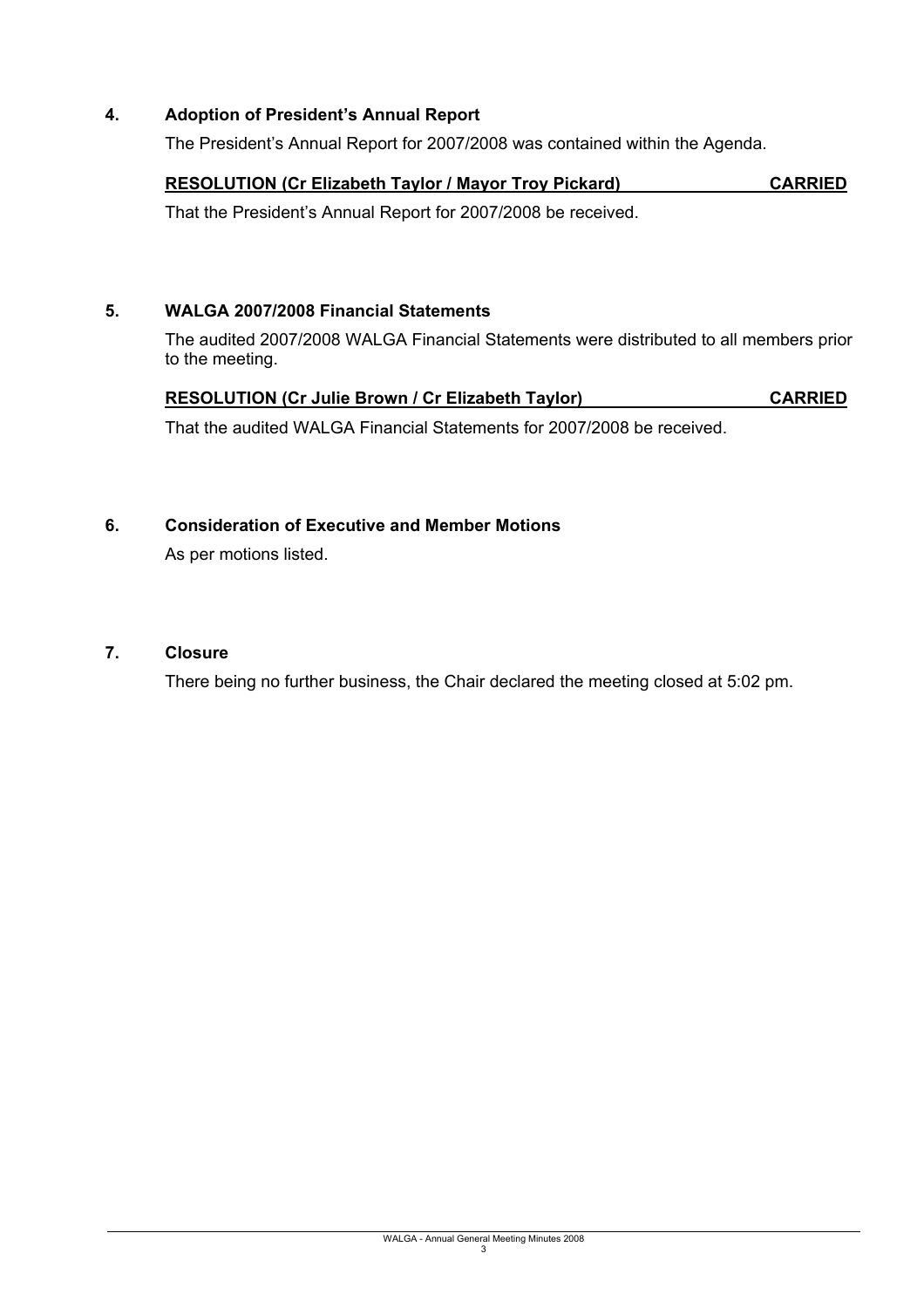

## TABLE OF CONTENTS

### **3. Consideration of Executive and Member Motions**

| 3.1  | Endorsement of "The Journey"- Sustainability into the Future - Draft         |  |  |
|------|------------------------------------------------------------------------------|--|--|
| 3.2  | Systemic Sustainability Study Report - SSS (05-034-01-0009 TB)  6            |  |  |
| 3.3  | <b>Closing of Regional Partnerships and the Area Consultative Committees</b> |  |  |
| 3.4  | Australian Bureau of Statistics (ABS) - Census 2011 Fly-In, Fly-Out (05-     |  |  |
| 3.5  |                                                                              |  |  |
| 3.6  | Binding the Crown-Risk Prevention and Mitigation (05-024-03-0016 JL)7        |  |  |
| 3.7  | Enquiry into Fire and Emergency Services Legislation (05-024-01-0002 JL) 8   |  |  |
| 3.8  |                                                                              |  |  |
| 3.9  |                                                                              |  |  |
| 3.10 | Private Members Bill to secure Third Party Review Rights (05-073-01-0002     |  |  |
| 3.11 | Third Party Appeal Rights for the City of Albany (05-073-01-0002 BF) 9       |  |  |
| 3.12 |                                                                              |  |  |
| 3.13 | Local Government (Official Conduct) Amendment Act 2007 (05-034-01-0006       |  |  |
| 3.14 |                                                                              |  |  |
| 3.15 |                                                                              |  |  |
| 3.16 | Capital Improved Value - Basis of Rating (05-061-03-0001 TB) 10              |  |  |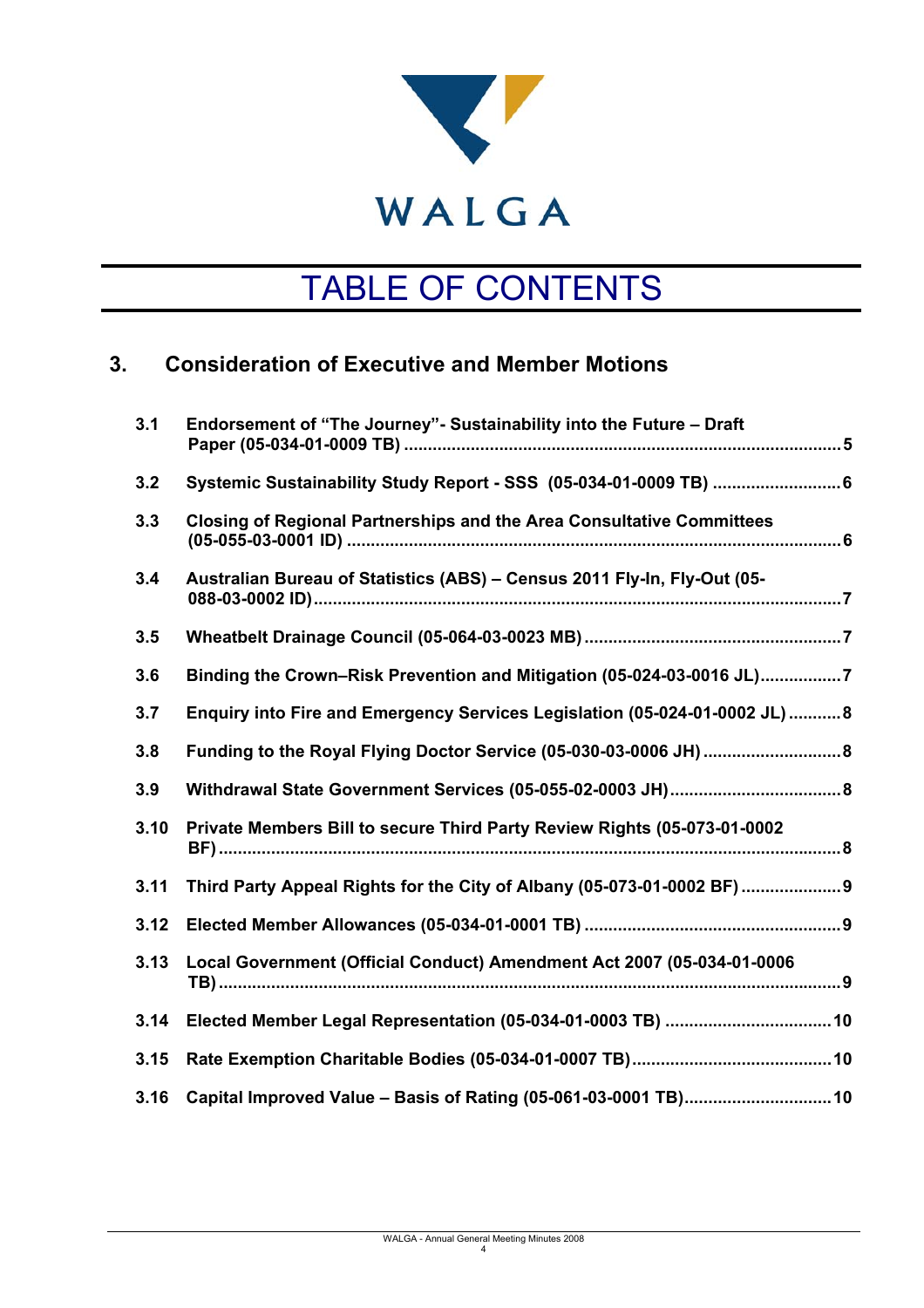

### Consideration of Executive and Member Motions

3.1 Endorsement of "The Journey"- Sustainability into the Future – Draft Paper (05-034-01-0009 TB)

#### **RESOLUTION: (Cr John Gardiner / Cr Carmel Boyce) CARRIED**

- 1. That the State Council be directed not to endorse the amended SSS Report "The Journey" until the membership has had the opportunity to review and respond to the amended report, and has had the opportunity to collectively debate the report at a state-wide forum specifically convened for this purpose and;
- 2. That State Council also be directed to advise the membership of the precise process that is intended to be followed to ensure that the membership supports the Report as the platform for structural reform of Local Government in Western Australia, before it is presented to government as WALGA policy.

#### **MOTION: (Cr Bill Atkinson / Cr Beth Walton)**

That the question of endorsing the final draft paper on "The Journey - Sustainability into the Future", be a matter for voting delegates of all member Local Governments to decide, at a specially convened State-wide forum, rather than the decision being made by the State Council of WALGA.

#### **RESOLUTION (Mr Roy McClymont / Cr Elizabeth Taylor) CARRIED**

That the meeting proceed with the next item of business.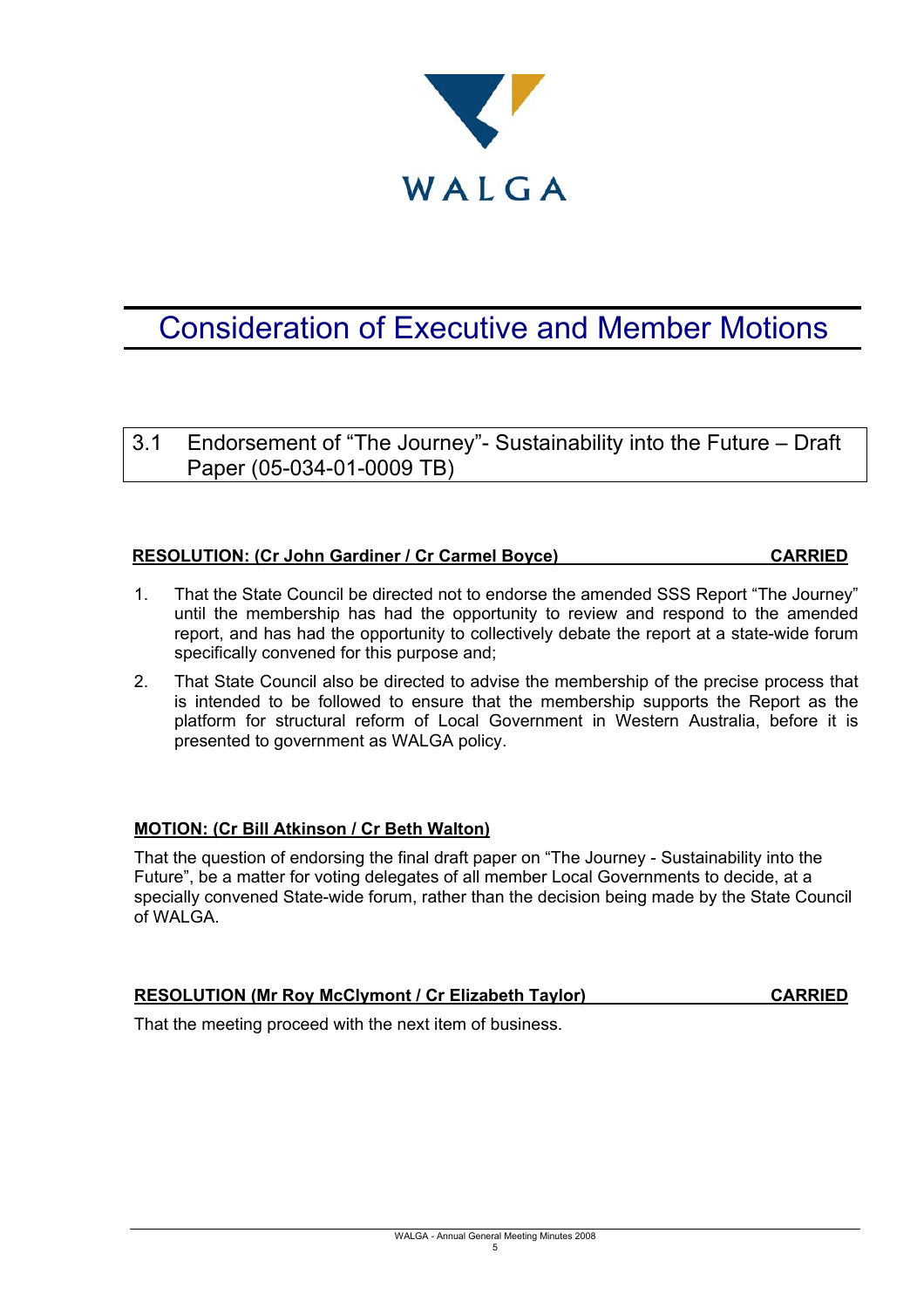#### 3.2 Systemic Sustainability Study Report - SSS (05-034-01-0009 TB)

#### **WITHDRAWN**

- 1. That the convention debate the suitability of the SSS Report; "The Journey Sustainability into the Future" as a planning tool to drive structural reform of Local Government in Western Australia.
- 2. That members acknowledge the rights of individual Local Governments to determine their own future where they have the support of their electors to either remain in their present form, become involved in Regional Councils of their choosing for the provision of services of their choosing or merger with adjoining Local Governments.
- 3. That WALGA with or without the support of the State Government provide members with a comprehensive qualitative assessment of the post structural reform of other States in Australia identifying how the reforms have provided economic, environmental and social sustainability, measured against their pre reform sustainability. That is; are the Local Governments, the people and the environment demonstrably better off having gone through structural reform?

#### 3.3 Closing of Regional Partnerships and the Area Consultative Committees (05-055-03-0001 ID)

#### **RESOLUTION (Cr Ken Pech / Cr Kerry Stone) CARRIED**

WALGA be requested to work with Australian Local Government Association (ALGA) to voice the following concerns and request the Federal Government to address the issues raised.

- 1. The closure of the Regional Partnerships program has removed the only avenue available to regional communities to access Commonwealth funds for Local Government or community projects (acknowledging the Roads to Recovery and FAGS funding which is available to Local Governments only).
- 2. The criteria for funding the Regional Development Australia projects needs to be clarified.
- 3. The closure of state offices of the Department of Infrastructure, Transport, Regional Development and Local Government has removed a level of state assessment and monitoring of future projects, will centralise all assessments in Canberra, removing significant local knowledge.
- 4. The reduction in the number of Regional Development Australia committees from the current 54 Area Consultative Committees will reduce local representation on these committees and will further reduce the local knowledge available in the assessment process.
- 5. Budget figures for the continuation of local administrative staff needs to be finalised.
- 6. Make available retrospective funding to those projects previously approved.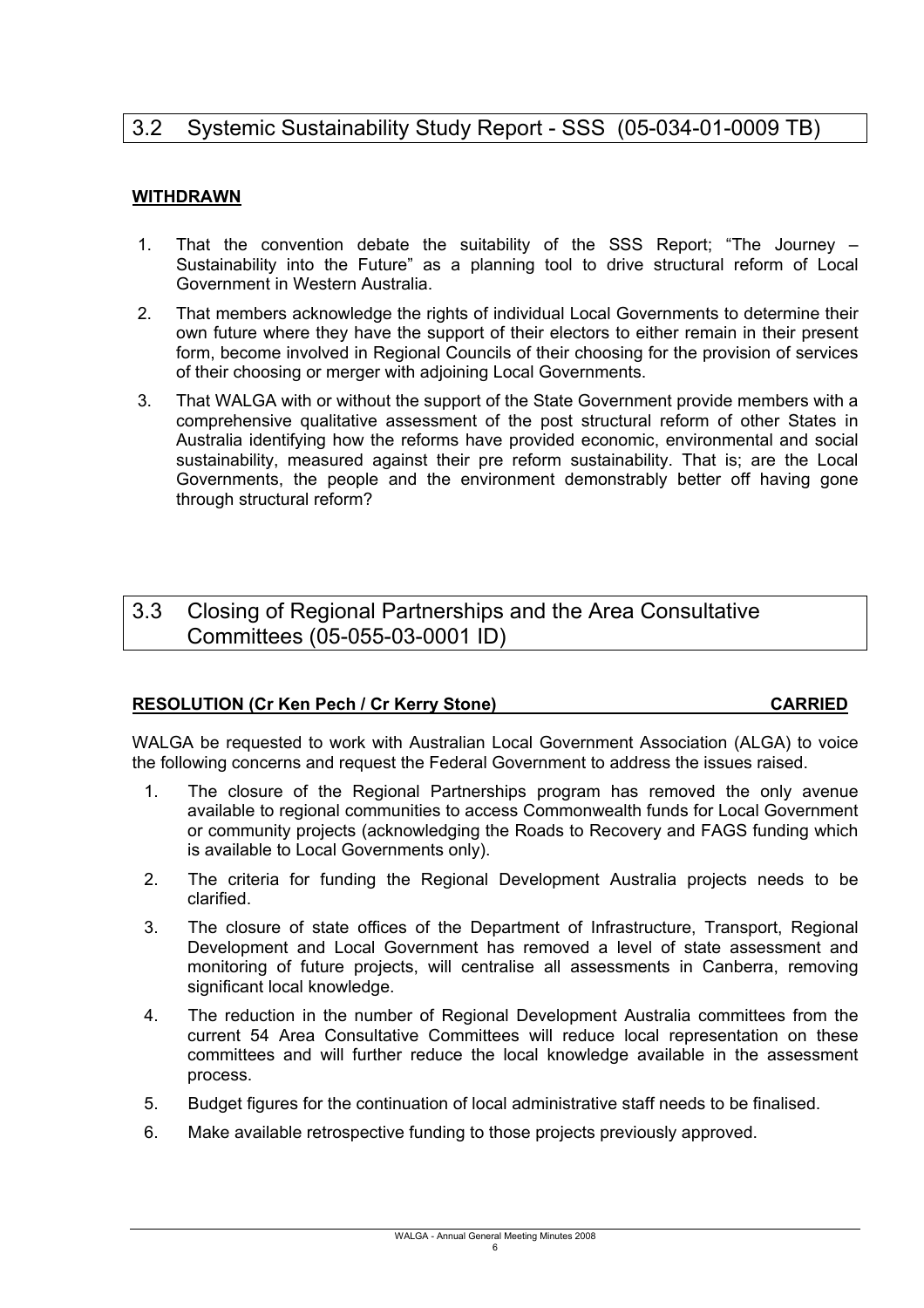### 3.4 Australian Bureau of Statistics (ABS) – Census 2011 Fly-In, Fly-Out (05-088-03-0002 ID)

#### **RESOLUTION (Cr Esther Roadnight / Cr David Bergmeier) CARRIED**

That WALGA liaises with the Australian Local Government Association (ALGA) to lobby the Australian Bureau of Statistics and the Federal Government to include a section of questions in the 2011 Census relating to Fly-in Fly-out and Drive in Drive out workers and their living arrangements, to enable an accurate assessment of the Estimated Residential Population to be achieved.

### 3.5 Wheatbelt Drainage Council (05-064-03-0023 MB)

#### **RESOLUTION (Cr Garry Shadbolt / Cr Paul Jones) CARRIED**

That WALGA lobby the State Government (Ministers and/or Departments as appropriate) to request that with reference to the recommendations from the Wheatbelt Drainage Council:

- 1. That Local Government, either individually or as Regional Councils, have no compulsory initial or ongoing governance, administrative or technical role in deep drainage;
- 2. That Local Government's compulsory involvement in deep drainage be limited to that a referral body when proposals impact on Local Government infrastructure;
- 3. That deep drainage is administered on a catchment wide basis; and
- 4. That (with reference to part 3) appropriate legislation is passed to give "Catchment Management Authorities" the power and financial ability to administer deep drainage and all other catchment management issues.

3.6 Binding the Crown–Risk Prevention and Mitigation (05-024-03-0016 JL)

#### **RESOLUTION (Cr John Price / Cr Denyse Needham) CARRIED**

WALGA actively pursue the State Government to provide the necessary legislative and policy framework, funding and resources to ensure risk prevention and mitigation activities in relation to fire hazards, removal and management of Federal, State and locally declared pest weeds and animals are prioritised and undertaken with regularity and consistency by State Government agencies.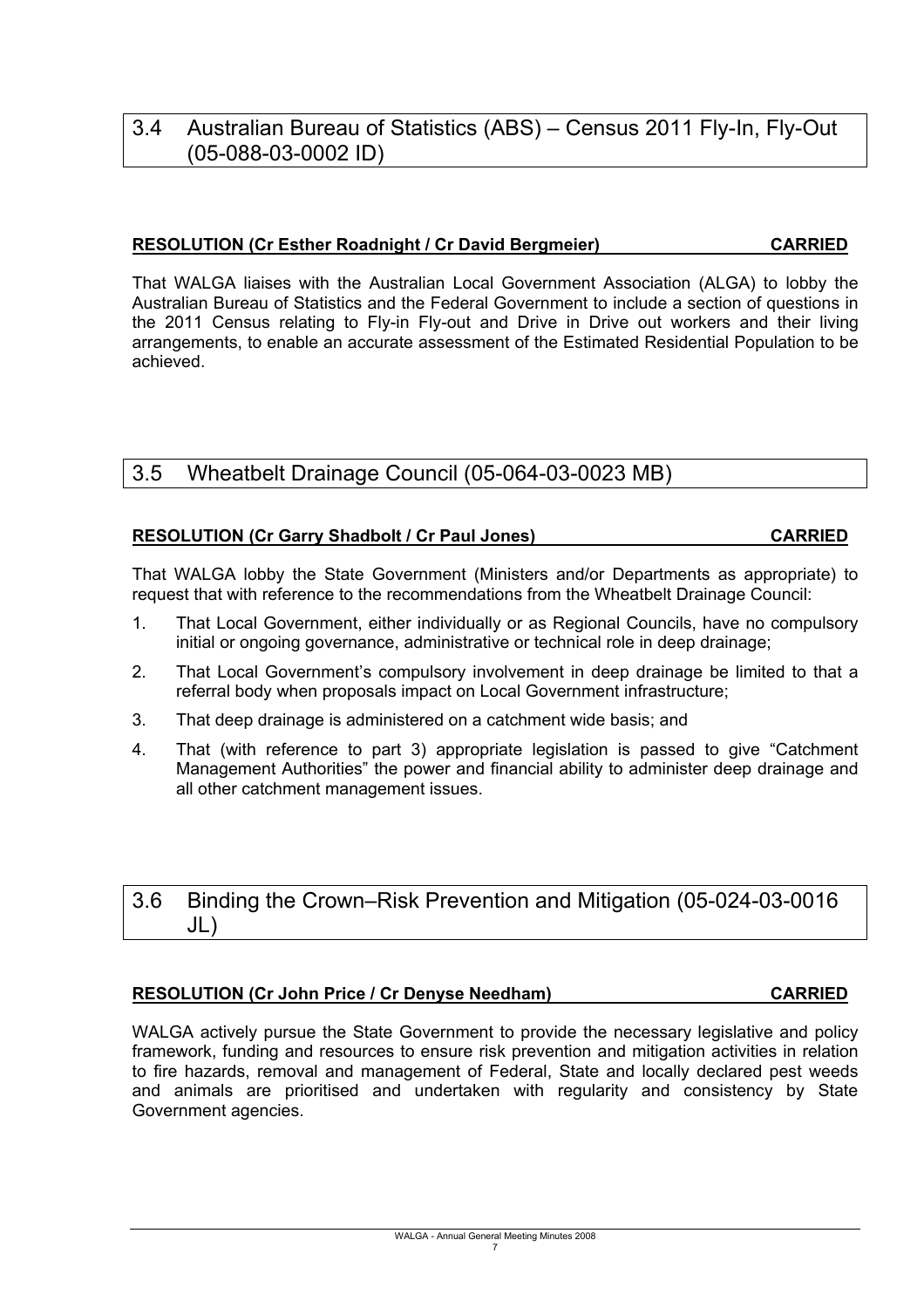#### 3.7 Enquiry into Fire and Emergency Services Legislation (05-024-01- 0002 JL)

#### **RESOLUTION (Mayor Milton Evans / Cr Elizabeth Re) CARRIED**

That the Western Australian Local Government Association seek an urgent amendment to section 7(2) of the *Bush Fires Act 1954* to exclude Local Authorities as owners or occupiers of land for the purposes of the Act.

#### 3.8 Funding to the Royal Flying Doctor Service (05-030-03-0006 JH)

#### **RESOLUTION (Cr Alex Syme / Cr Ken Pech) CARRIED**

That we, the democratically elected Councils of WA comprising 141 Councils, and on behalf of the State's entire population, petition the Premier of Western Australia, the Hon Alan Carpenter, through and represented collectively by the WA Local Government Association, to urgently provide additional much-needed funding to the Royal Flying Doctor Service to enable it to adequately service this vast State and its regions.

#### 3.9 Withdrawal State Government Services (05-055-02-0003 JH)

#### **RESOLUTION (Cr Patrick Hill / Cr Peter Wilson) CARRIED**

That WALGA seek a firm commitment from the Premier and State Government to acknowledge its lead role in the provision of services to rural and remote Western Australia and that the State Government immediately discontinue the practice of withdrawal of services solely on the basis of cost efficiency.

### 3.10 Private Members Bill to secure Third Party Review Rights (05-073- 01-0002 BF)

#### **MOTION (Cr John Walker / Mayor Milton Evans) LOST**

That the Western Australian Local Government Association actively support Dr Woollard's attempt through a Private Members Bill to secure a Third Party Review (Appeal) Right for Western Australians under the *Planning and Development Act 2005*.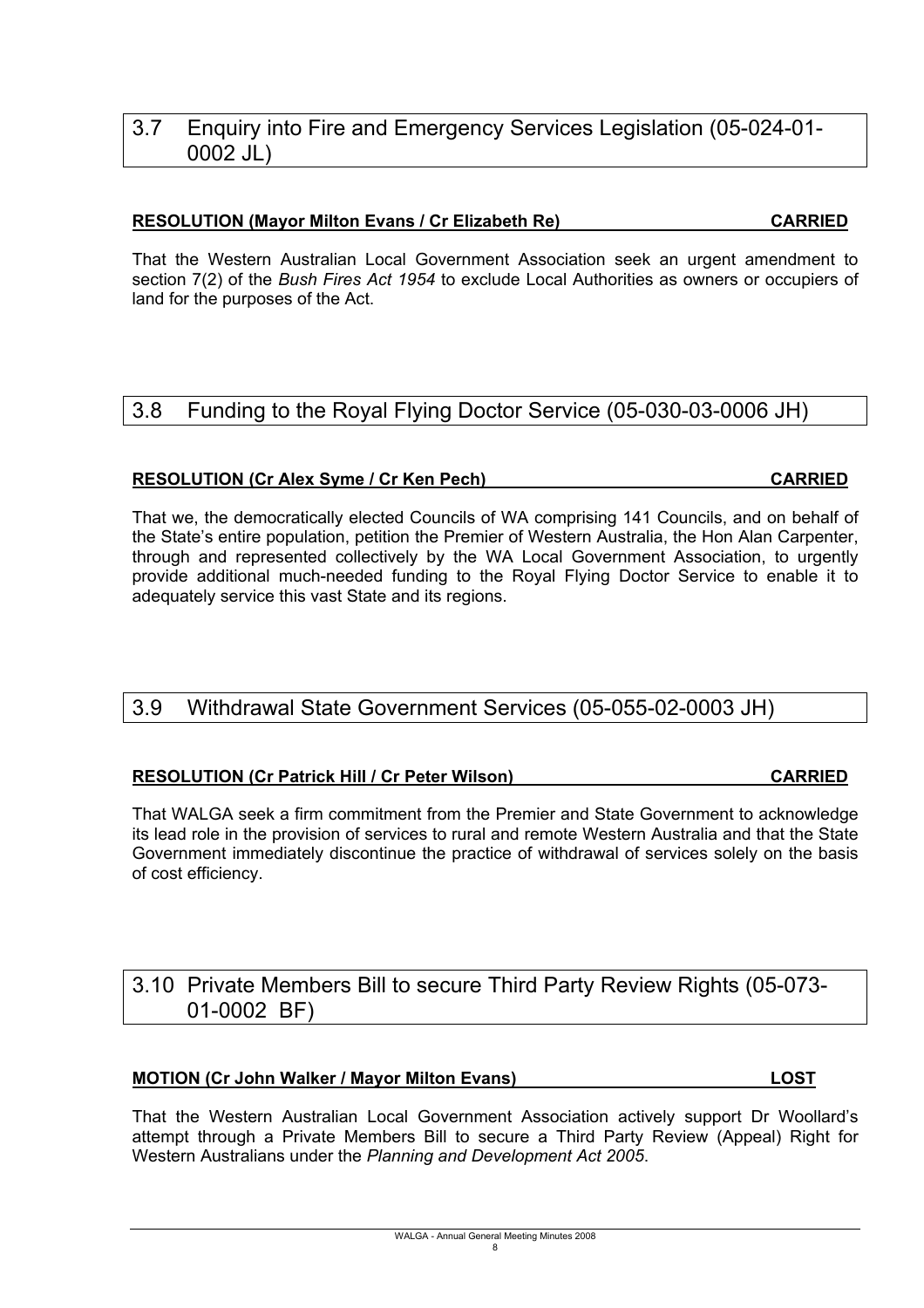#### 3.11 Third Party Appeal Rights for the City of Albany (05-073-01-0002 BF)

#### **MOTION (Cr John Walker / Mayor Milton Evans)**

That the Western Australian Local Government Association make representation to the Hon Alannah MacTiernan, Minister for Planning and Infrastructure, supporting the City of Albany's request to incorporate Third Party Appeal Rights into the text of its new Community Planning Scheme, on the grounds that these rights have existed in the Shire of Albany Town Planning Scheme for three decades and the City of Albany has resolved to extend them to the former Town of Albany.

|  | <b>RESOLUTION (Cr George Gifford / Cr Anita Jarvis)</b> | <b>CARRIED</b> |
|--|---------------------------------------------------------|----------------|
|--|---------------------------------------------------------|----------------|

That the question be now put.

#### **THE ORIGINAL MOTION WAS PUT AND LOST**

#### 3.12 Elected Member Allowances (05-034-01-0001 TB)

#### **RESOLUTION (Cr Kevin Trent / Cr Elizabeth Re) CARRIED**

That the Western Australian Local Government Association:

- 1. at the Annual General Meeting in August 2008 support a review of the allowances paid to elected members;
- 2. continue to support the principal of the Western Australian Salary and Allowances Tribunal determining on an ongoing basis fees and allowances paid to Elected Members pursuant to Part 5, Division 8 of the *Local Government Act 1995*; and
- 3. advocate to the Minister for Local Government to give effect to these changes by amending regulations 30 to 34(a) (b) inclusive of the *Local Government (Administration) Regulations 1996*.

#### 3.13 Local Government (Official Conduct) Amendment Act 2007 (05-034- 01-0006 TB)

#### **RESOLUTION (Cr John Walker / Mayor Milton Evans) CARRIED**

That the Western Australian Local Government Association request the Minister for Local Government and Regional Development to immediately review the *Local Government (Official Conduct) Amendment Act 2007* and the *Local Government (Rules of Conduct) Regulations 2007*, and give effect to changes that better reflect the principles of natural justice in the prescribed complaint process.